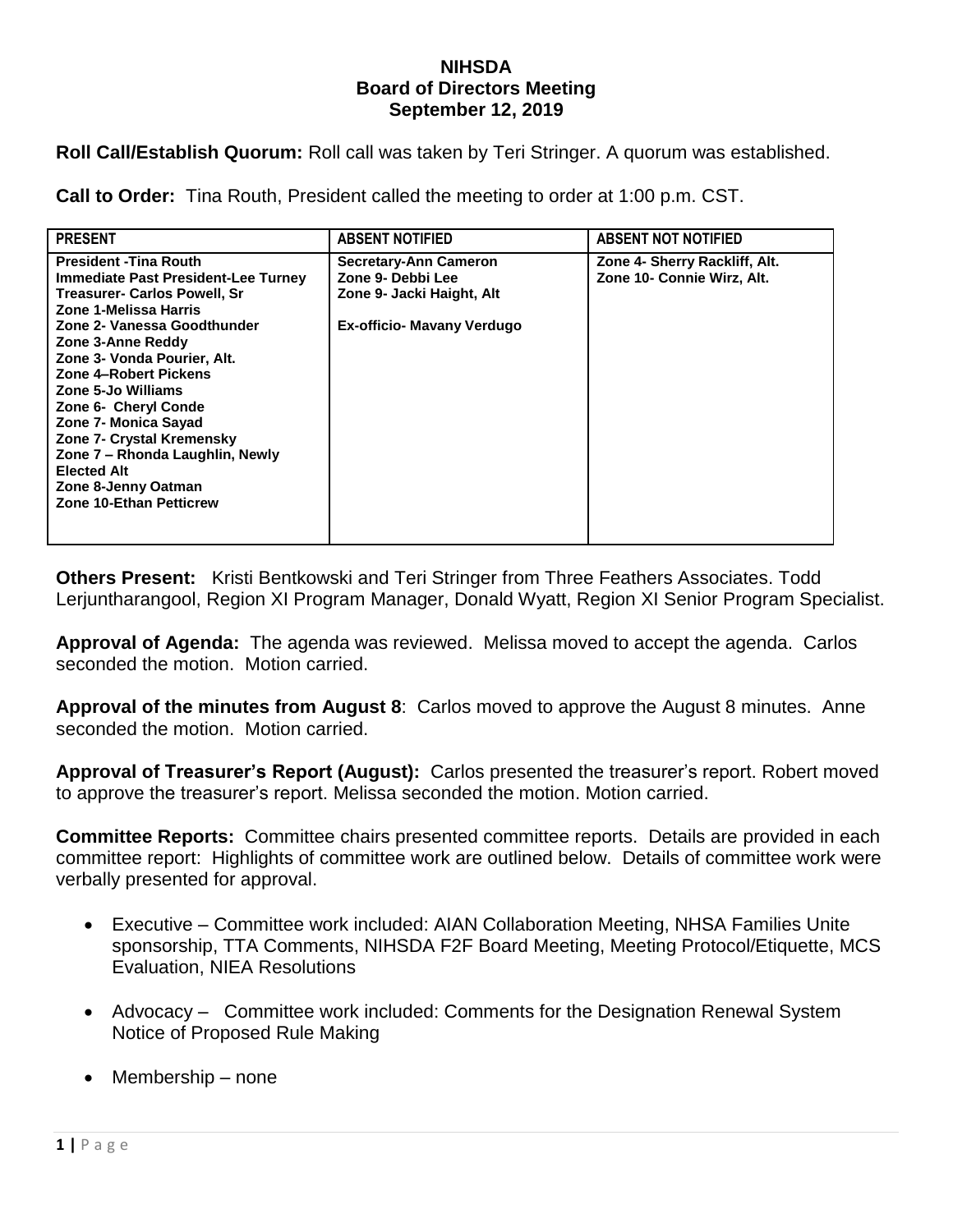- Governance none
- Finance none
- Education none

Jo moved to approve all committee reports including all recommended action items. Lee seconded the motion. Motion carried.

## **AIAN Update -Todd Lerjuntharangool:**

- A call regarding issues with CLASS was held with representative from AIAN programs. Tina will share Todd's notes from the call.
- A funding announcement for Birth to 5 should be coming out in FY2020 (funds from relinquished programs)
- Teri asked about a FOA for Peach Springs, AZ (Hualapai) that is available. It had to be reissued because the grantee was interim. Still some confusion about this – Teri will contact Todd.

## **General Correspondence:**

- Call with Collab Office: Discussed partnering more with the collab office. A regular monthly call has now been set up.
- Officer Elections: Nominations are due Friday, September 13, for the offices of President Elect and Secretary
- National Library Grant they are looking for a co-primary investigator. Jo is interested.

**Membership Survey Administration Plan:** Teri presented the plan. Since there is not currently a line item in the budget for the incentives, board approval is needed. Vanessa moved to approve the Membership Survey Administration Plan with the included \$500 budget. Ethan seconded the motion. Motion carried.

**MCS Improvement Plan:** Teri presented the proposed improvement plan for '19-'20 that was based off of the results of the MCS evaluation. Jo moved to accept the plan. Carlos seconded the motion. Motion carried.

**Indian Child Advocate nominees:** Tina asked the board to begin considering any nominations for the Indian Child Advocate. This award is not annual – only as determined. Any nominations can be sent to Teri.

**DRS NPRM:** Current comments and thoughts were covered in the Advocacy Committee report. The board does not support any increase in the score thresholds. Jo moved to not sign on to the NHSA comments. Ethan seconded the motion. Motion carried. A draft of NIHSDA's comments should be received from Lisa on Sept 13.